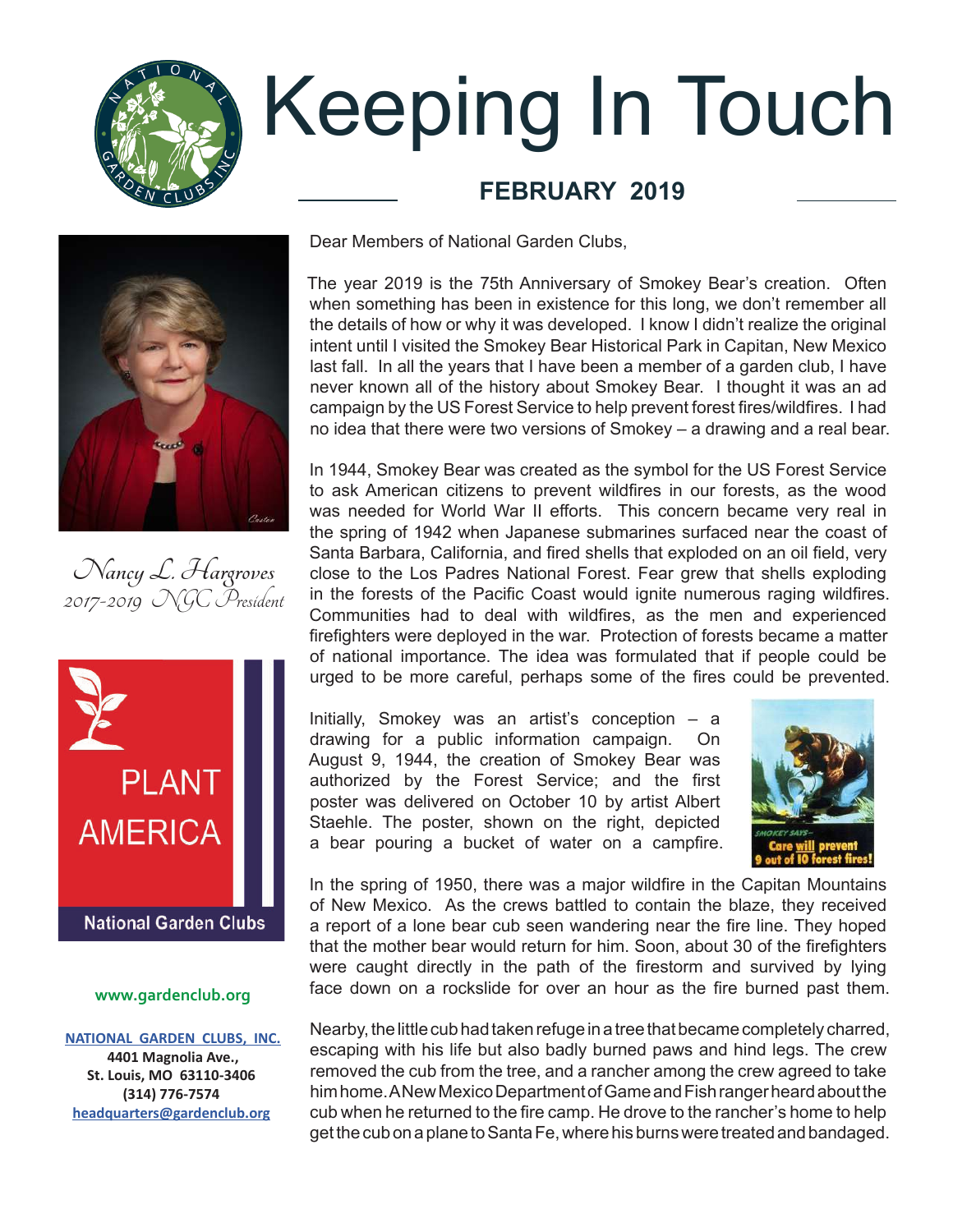News about the little bear spread swiftly throughout New Mexico. Soon, the United Press and Associated Press broadcast his story nationwide, and many people wrote and called, asking



about the cub's recovery. The state game warden wrote to the chief of the Forest Service, offering to present the cub to the agency as long as the cub would be dedicated to a conservation and wildfire prevention publicity program. The cub was soon on his way to the National Zoo in Washington, D.C., becoming the living symbol of Smokey Bear.



He received so many letters that he had to have his own zip code. He remained at the zoo until his death in 1976, when he was returned to his home to be buried at the Smokey Bear Historical Park in Capitan, New Mexico, where he continues to be a wildfire prevention legend.

As a garden club member, you probably know who Smokey the Bear is. Have you ever stopped to consider if the youth that you are encouraging to enter the Smokey Bear Poster Contest know who he is, or know what he stands for or lives near a forest? There isn't a video game to teach them. The complete history of Smokey is on the Smokey Bear website: [www.smokeybear.com/en](http://www.smokeybear.com/en )

Whether or not your club participates in the Smokey Bear Poster Contest, a discussion about Smokey can lead to many topics: US history, wildfire prevention. conservation, and the environment. Smokey himself was created to meet a need during a major war in our country's history. The topic of preventing wildfires



is still very relevant to discuss with youth. The devasting wildfires in California in November 2018 were the leading stories in the national news. Not only was this event an opportunity to talk about how people can cause a wildfire but also an opportunity to talk about conserving our natural resources, environmental concerns of water issues and meteorological/temperature changes of our planet that affect these natural disasters now and in the future.

Congratulations, Smokey! You're still relevant 75 years later.

*Nancy*

Photos provided by the US Forest Service Archives and Nancy Hargroves.

**National Garden Clubs, Inc. provides education, resources, and national networking opportunities for its members to promote the love of gardening, floral design, and civic and environmental responsibility.**

### **In This Issue**

- The President's Greeting and Travel Schedule
- A Force for Good Advocating for Conservation
- Penny Pines Forestry Conservation
- Will Continued Climate Change Affect our Communities?
- Schools News
- What is Salt Water Intrusion?
- Pollinator Gardens
- A Personal Story from the Camp Fire
- Washed Ashore Art to Save the Sea
- Central American Ecological Award
- Membership
- Conservation Issues in the Lower Rio Grande
- **Plant America Grant Winners**
- International Photography Competition
- Gathering On the Gulf NGC Convention

**Phyllis White, KIT Editor, [gardens@bresnan.net](mailto:gardens%40bresnan.net?subject=)  Jan Sillik, Assistant Editor, [gluegunjan@aol.com](mailto:gluegunjan%40aol.com?subject=)**

> **Joyce Bulington, Gerry St. Peters and Gerianne Holzman, Editorial Review**

**Submissions for KIT are due April 1, 2019**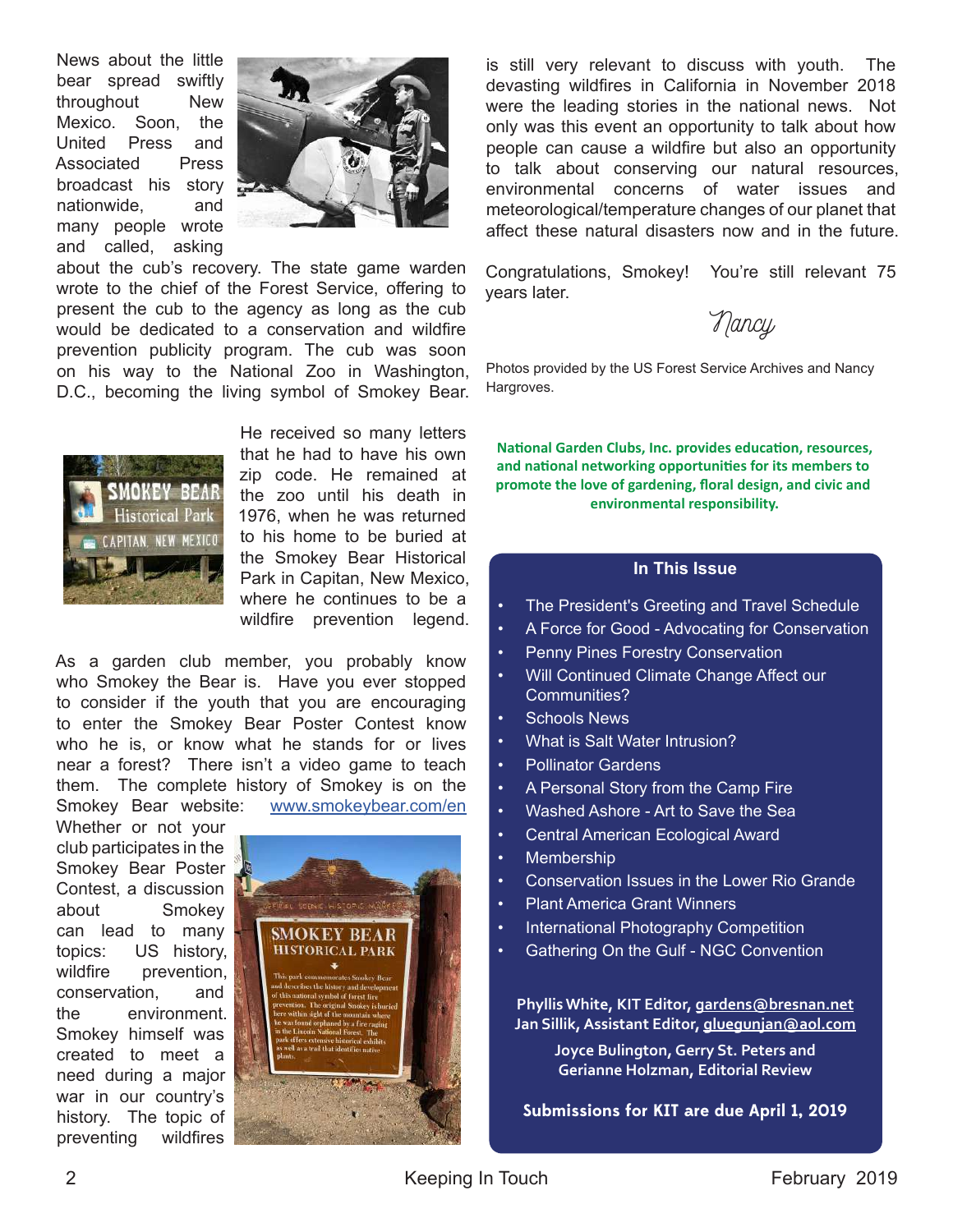### **The President's Travel Schedule**

- March 11-13, Deep South Garden Clubs Convention, Jekyll Island, GA
- March 21-23, West Virginia Garden Club Convention, Martinsburg, WV
- March 30-31, NGC Instructors Symposium, Tampa, FL
- March 31-April 2, Virginia Federation of Garden Clubs Convention, Williamsburg, VA
- April 5-7, Arizona Federation of Garden Clubs Convention, Tucson, AZ
- April 9-11, Garden Club of Kentucky Convention, Berea, KY
- April 12-13, Garden Club of South Carolina Convention, Beaufort, SC
- April 14-17, Federated Garden Clubs of Missouri Convention, St. Louis, MO
- April 23, National Capital Area Garden Clubs Installation Meeting, Vienna, VA
- April 29-May 3 National Garden Clubs Convention, Biloxi, MS

### NGC Conservation Pledge

**I pledge to protect and conserve the natural resources of the planet earth and promise to promote education so we may become caretakers of our air, water, forest, land and wildlife.**

### A Force for Good

"Think Globally - Act Locally" is logical but not sufficient. Upcoming generations will face extremely difficult decisions. It is sobering, but we can serve as examples and educators to become bipartisan advocates.

There is no denial that our erratic climate is leading to rising temperatures, flooding, drought and increasing world hunger. The world population is predicted to double by 2050. This population explosion is leading to political and armed conflict over water and arable land causing famine with hundreds of thousands displaced,

primarily women and children. One example Sudan,, already wracked by civil war fueled in part by failing rains, is projected to suffer as much as a 56% reduction in agricultural production in 2019. Developed countries with arable land will be stressed further with feeding the world. There will be severe financial changes in the world's economy.

Our US regions have unique environmental and economic needs: agriculture production vs water rights and aquifer depletion; urban sprawl and housing development vs wetland drainage, loss of crop/ranch land and habitat; jobs and revenue from the vast petroleum industry vs industrial pollution and plastics in landfills and oceans; cheaper natural gas vs ground water/air pollution; jobs, retirement income and investments vs mining, gas, oil industry; etc.

We can individually support projects with lifestyle changes, donations, local political advocacy, etc. As groups we can best educate ourselves and others, promote and endorse statewide and national bipartisan legislation and be vigilant that the legislation is funded and enforced.

Several bipartisan solutions are set out in Collin O'Mara's (President, National Wildlife Federation) Climate Assessment Op-ed. <https://bit.ly/2RarilZ>

a. Strategic investments in industrial and building efficiency; a cleaner power sector; transportation electrification and transit; and carbon sequestration, etc. can reduce emissions by more than 30% and support well-paying jobs and domestic manufacturing.

b. Investments in natural infrastructure, such as reforestation and improved forest management, agricultural practices, and restoration of wetlands, grasslands, and other essential wildlife habitat, which could ultimately sequester more than 20% of current domestic emissions.

c. Another area of potential bipartisan agreement is reducing the one-quarter of domestic greenhouse gas emissions that originate from federal lands; reduce emissions leaking from oil, gas, and coal development and electricity generation; these could also save taxpayers billions of dollars.

d. We must promote prevention rather than spending billions of dollars after a fire, flood or other disaster; restore the health of public and private forests; and ecologically-sound reforestation and restoration projects. As sea levels rise, invest in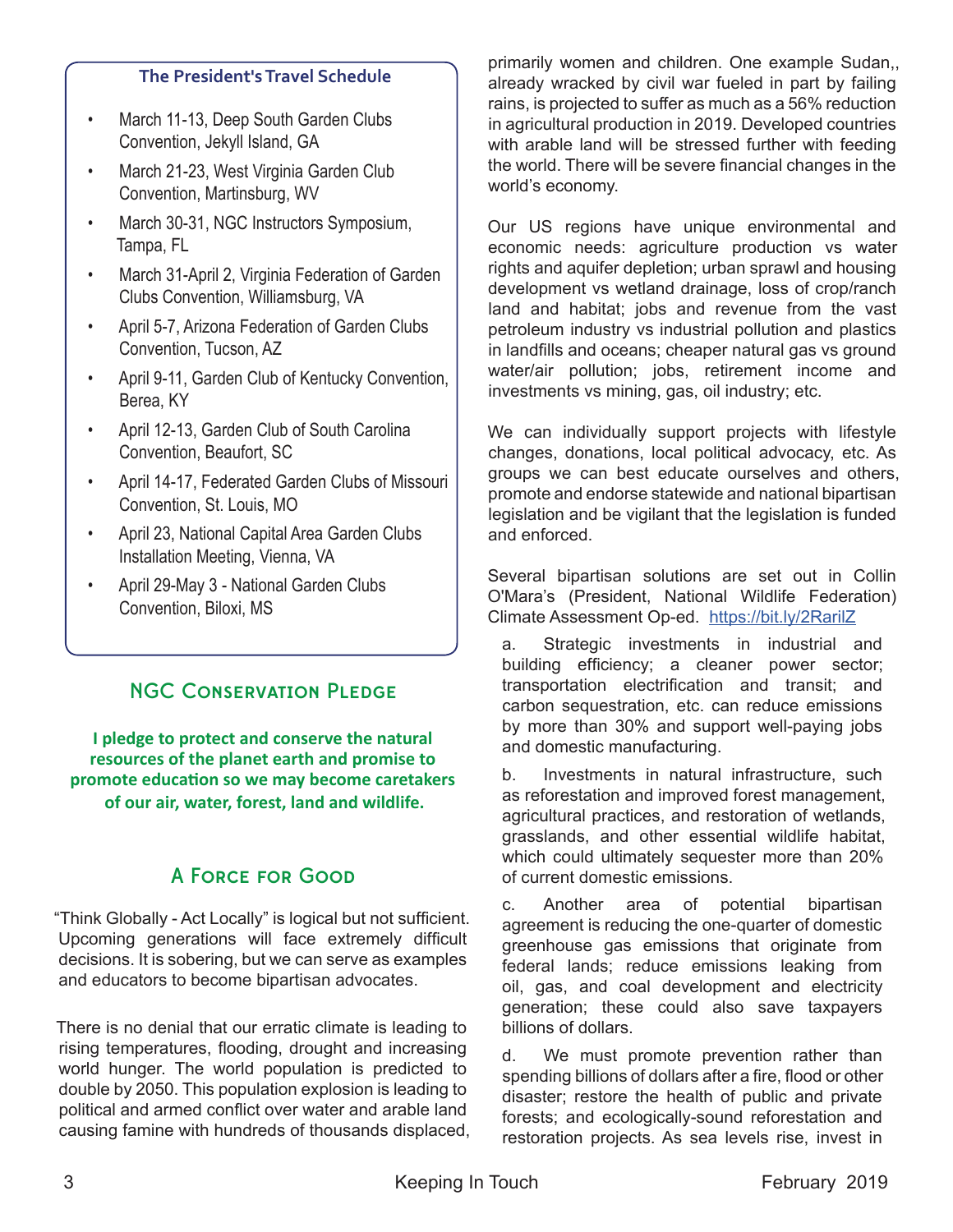prevention through natural infrastructure, such as wetlands, sand dunes, living shorelines and other natural stormwater solutions.

There are bipartisan conservation programs already in place: the Recovering America's Wildlife Act, the Land and Water Conservation Fund, the Water Resources Development Act, the North American Wetland Conservation Act. This legislation is bogged down and awaiting funding and implementation. Be proactive.

### - Barbara Baker, Legislation Chairman

Websites for More Information:

World Agriculture Faces Serious Decline from Global Warming [https://www.cgdev.org/article/world](https://www.cgdev.org/article/world-agriculture-faces-serious-decline-global-warming)[agriculture-faces-serious-decline-global-warming](https://www.cgdev.org/article/world-agriculture-faces-serious-decline-global-warming)

Survey finds Texas' Gulf of Mexico shoreline has most trash <https://bit.ly/2Ba3FEQ>

Storms, fires, heat waves: Year's disasters linked to climate change https://bit.ly/2RtQSm6

California's coastal habitats face existential threat from rising seas https://bit.ly/2R2t0e1

Statement of Thomas L. Strickland, DOI, Climate Change and Clean Energy https://www.doi.gov/ocl/ hearings/111/ClimateChange\_080609

Food Security Outlook Update in Somalia [http://fews.](http://fews.org/east-africa/somalia/food-security-outlook-update/december-2018 ) [org/east-africa/somalia/food-security-outlook-update/](http://fews.org/east-africa/somalia/food-security-outlook-update/december-2018 ) [december-2018](http://fews.org/east-africa/somalia/food-security-outlook-update/december-2018 )

### Penny Pines Forestry Conservation

The Penny Pines project began in California in 1941 as a statewide conservation program, but it expanded to other states over the years. NGC launched a partnership in 2004 with the United States Forest Service, an agency of the U.S. Department of Agriculture. This conservation effort entails the planting of replacement trees (not only pine trees) that are indigenous to forested areas damaged by insects, fires or natural catastrophes.

Funds donated to the Penny Pines program are made in increments of \$68. Each \$68 donation purchases one Penny Pines Plantation consisting of about 200 saplings. The U.S. Forest Service selects and plants the saplings. The plantations provide soil protection, watershed protection, soil stabilization, as well as beauty and shade for recreation.

Donors may designate the National Forest to which the donation will be sent and may make the donation in honor or in memory of a person. Some donations have been made in honor of firefighters, Arbor Day, Plant America, National Garden Week, Support Our Troops, a garden club program speaker or special member, or a president of a club or district or state or NGC.

Download the donation form from the NGC website: [www.gardenclub.org](http://www.gardenclub.org) under "Ongoing Projects" and select Penny Pines.

### - Janice Clem, Penny Pines Chairman





*The practical importance of the preservation of our forests is augmented by their relations to climate, soil and streams.*

*John Muir*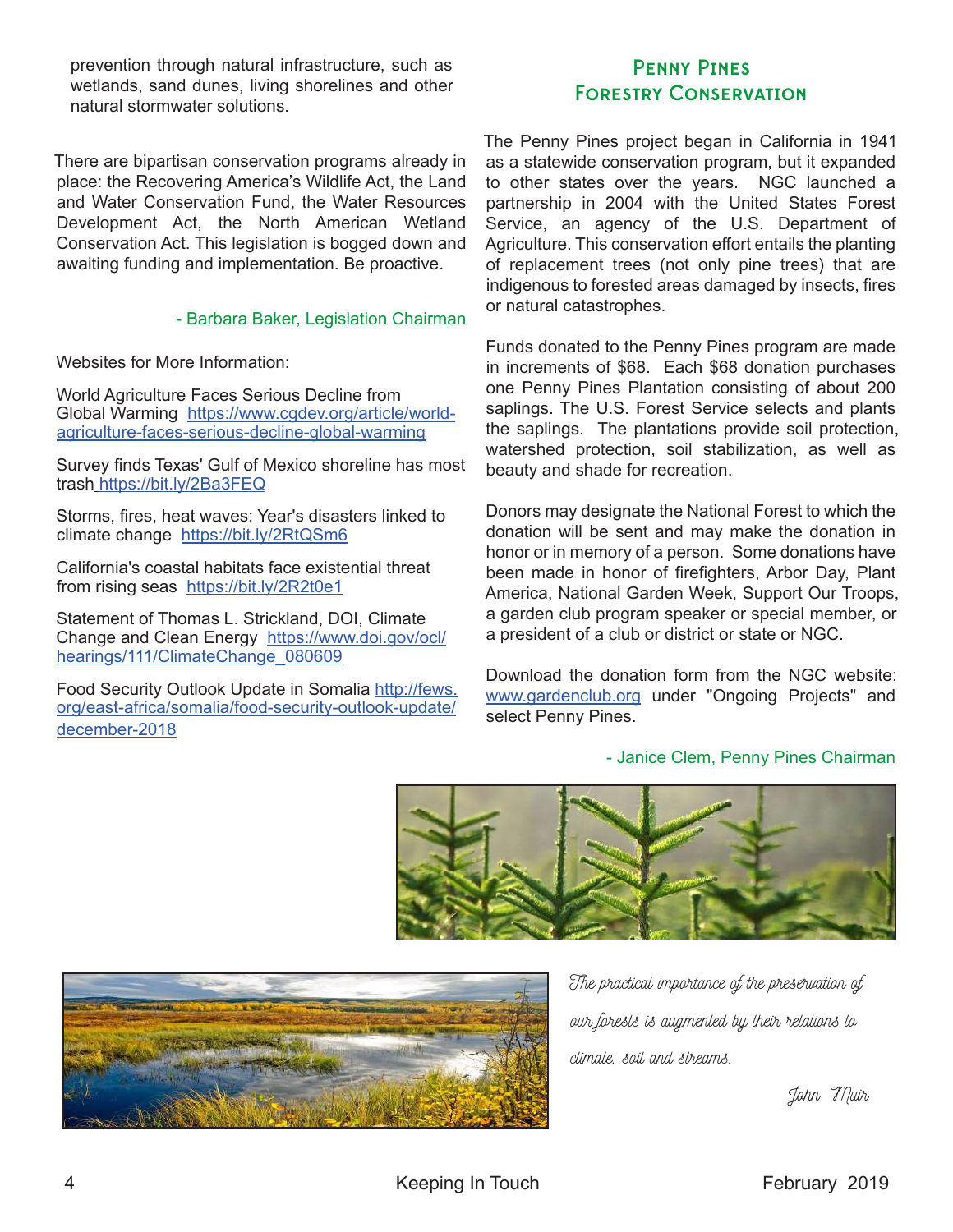### WILL CONTINUED CLIMATE CHANGE AFFECT our Communities?

*First, is there science proving that there is an issue, or is it all hype?* **Short answer – Yes.** There is science to prove that climate change is real. The latest reports issued came out right after Thanksgiving: the Fourth US National Climate Assessment ([https://](https://nca2018.globalchange.gov/) [nca2018.globalchange.gov/](https://nca2018.globalchange.gov/)) and the [United Nations](https://www.ipcc.ch/report/srccl/)  [IPCC Climate Change and Land Special Report.](https://www.ipcc.ch/report/srccl/)

### *Next, will there be local United States effects expected to affect our homes and communities?*

**Short answer – Yes.** Effects of climate change have already begun, and Americans are dealing with increased severity of hurricanes, wildfires, flooding from heavy rainfalls, and vanishing components in current ecosystems. The report confirms that we can expect more "frequent and intense extreme weather and climate-related events" that will cause severe damage to stressed ecosystems, unequal social systems, and deteriorating infrastructure. Rising temperatures create an environment that has the potential to threaten human health by increasing water and food borne diseases, heat related deaths, asthma and allergic illnesses. Climate change will alter the geographic range of disease-carrying insects, exposing a wider range of people to Lyme disease, Zika, West Nile, and Dengue. (Green America report 12/7/2018). The conclusion from this report is that a range of ecosystems will be severely impacted. Agriculture, fisheries, energy production, transportation infrastructure, and the healthcare system all are projected to be impacted by changing temperature, changing rainfall, and/or changing storm intensities.

### *So, is there something that regular citizens can do to make a difference on the impact of climate change (locally)?* **Short Answer: YES (always!)** The choices that you implement can make a difference.

First: Do some research and become aware of what is affecting your own environment. There are many sources out there open to the "average human being." Bring that information to your own garden club and decide if there is an action that your club wishes to pursue. Garden clubs have been the first line of defense for communities for decades.

Second: Take a look at your own habits and plantings in your yards. Is there a way you can create a decrease in green house or carbon dioxide emissions? Can you create an increase in carbon sequestration? Sure, there is. Plant a tree! Encourage more green space in your community. Maybe even organize a "Climate Victory Garden." I am a huge proponent of supporting local grown crops and locally owned small businesses. Work for your neighborhoods.

Become informed and active in your community. Seek out science-based facts and create/promote decisions that reflect improvement of your own environment (and maybe more!)

- Pat Rupiper, Environmental Schools Chairman

### Environmental, Gardening, Landscape Design and Flower Show Schools

As of the Winter 2019 issue of **The National Gardener**, dates of **all** upcoming school courses and refreshers will no longer be listed in those pages. Please refer to the website for these dates.

NOTE: A new Handbook with forms for Environmental, Gardening and Landscape Design Schools will be available for download free of charge on the NGC website soon.

**Landscape Design Schools:** At the NGC Fall Board Meeting in Orlando, in September, the board of directors approved the recommendation of the Textbook for Landscape Design Schools Committee that the new curriculum for Landscape Design Schools be approved. The plan for this curriculum is to become effective for new LD Schools beginning on and after July 1, 2019. This curriculum is posted on the NGC website (along with the current curriculum). **Stewards of the Land** (available from NGC Headquarters) will continue to be used as the text (along with the current curriculum) for those school series that begin prior to July 1, 2019. At that time **Stewards of the Land** will no longer be used as the official text and the program will rely upon each instructor's expanded outline based on the new curriculum (there will be no official text).

New recommended reading has already been posted to the LDS page of the website.

> - Greg Pokorski, Landscape Design Schools Chairman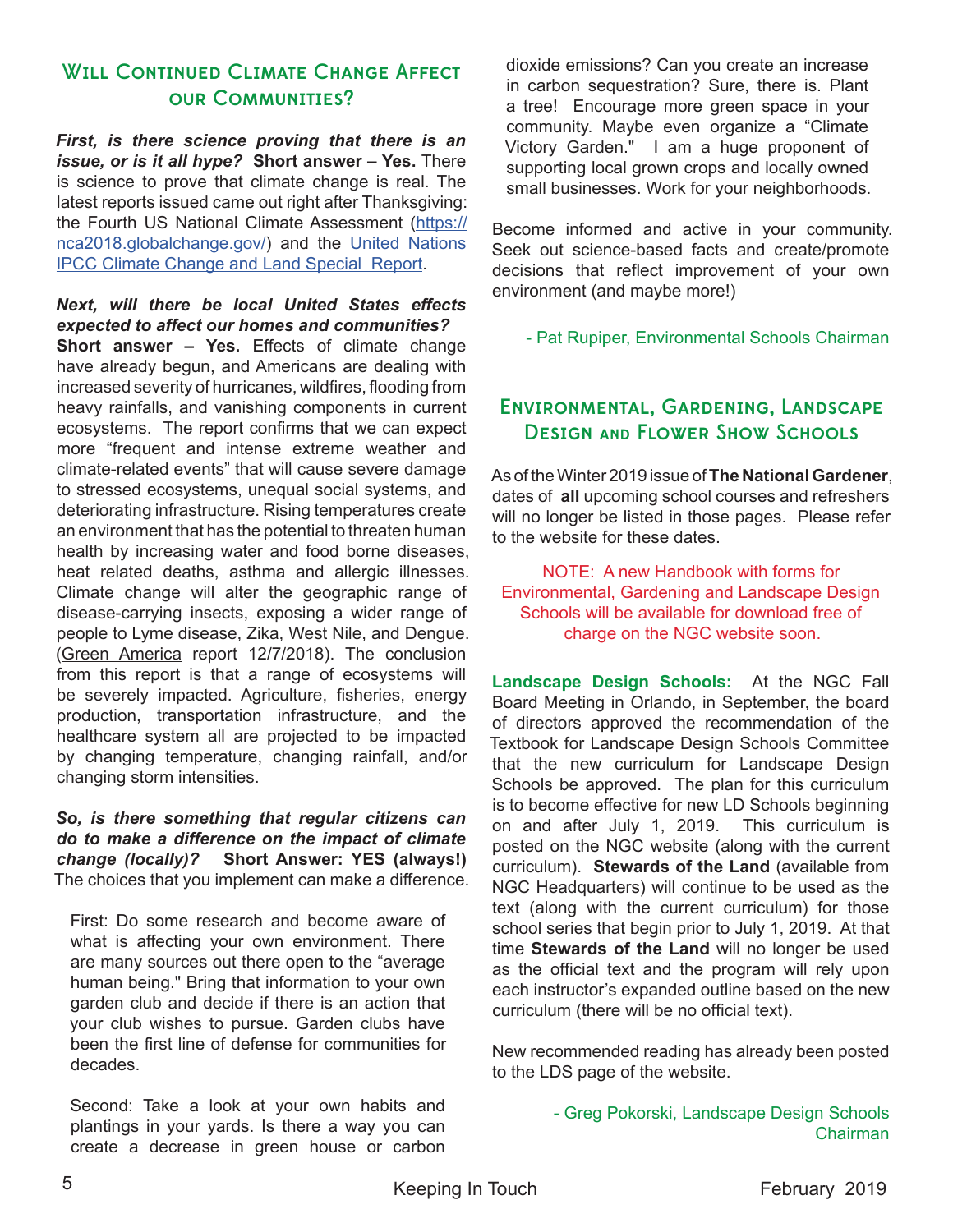### **Dr. Kimberly Moore, PhD, Environmental Horticulture, University of Florida, IFAS, Fort Lauderdale Research and Education Center;** [klock@ufl.edu](mailto:klock%40ufl.edu?subject=)

If you listen to the news, you might hear discussions about sea level rise and salt water intrusion into wells and drinking water in south Florida. You might think "It doesn't affect me or does it?" How do I know if I am at risk for salt water intrusion? Should I be concerned? And what can I do?

The best thing you can do is learn about salt water intrusion and where your water comes from for your home and landscape. If you are like me, you might not consider where your water comes from. You just turn on the tap and it is there. Or you turn on your irrigation system and trust that the water is good quality to take care of your plants. One measure of water quality is the level of salts in the water. We measure salts as electrical conductivity (EC) in deciSiemens/meter (dS/m).

Depending on the end use, we have different standards. SeeTable 1. The highest quality water has the lowest salts and is used for drinking and in our homes (EC=0.05 to 0.8 dS/m). Water in freshwater streams and lakes has an EC of 0.1 to 2 dS/m while water from the ocean has an EC around 5 dS/m. When growing plants, water with an EC greater than 3 dS/m will cause damage to our plants.

OK, but my well water is still within the good range for salts... what is the big issue? The issue is that your well is pulling water from the same aquifer that is being used to provide drinking water to your home. Of course, the water going to your home is filtered and cleaned before going to your home. Water for our businesses, homes and landscapes in south Florida is coming from the Biscayne aquifer and the Floridan aquifer.



*Storm coming inland from the ocean.*

| EC reading (dS/m) | Suitability |
|-------------------|-------------|
| $0 - 0.25$        | Excellent   |
| 0.26-0.60         | Good        |
| $0.61 - 2.50$     | Fair        |
| $2.51+$           | Poor        |

Table 1. Acceptable salt levels (electrical conductivity – EC) for water to use to irrigate plants



Figure 1. Diagram of the barrier between fresh water and salt water. Normally fresh water puts pressure to keep salt water intrusion low. However, when we remove the freshwater, this shifts the balance allowing salt water intrusion. When sea level rises, this also creates greater pressure allowing for salt water intrusion.

*(Continued on next page)*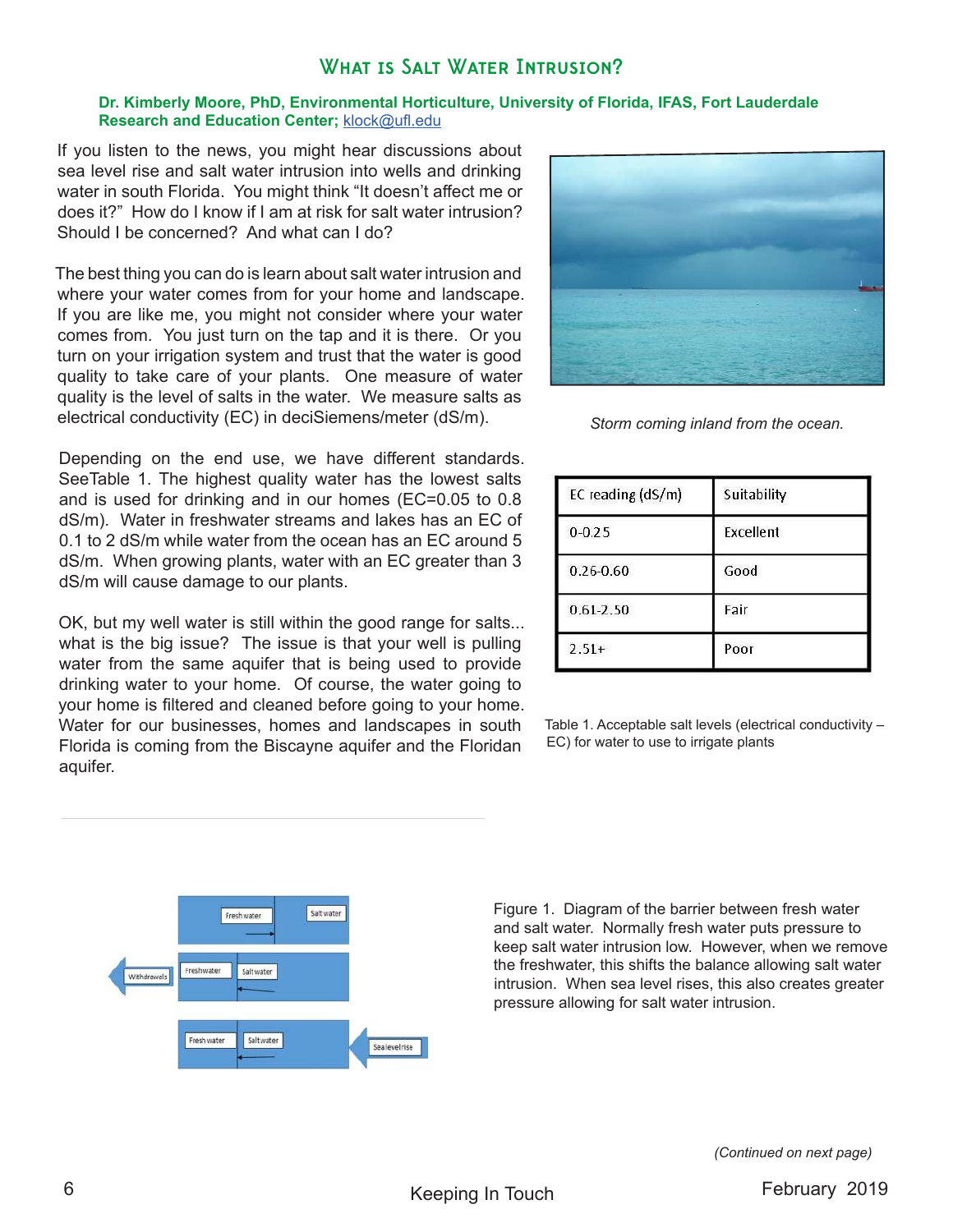What is an aquifer? Aquifers are water-absorbing layers of rock underlying Florida. These layers of rock are highly permeable and the spaces between the rocks fill with water. These aquifers are recharged by rain water. In south Florida, we have three distinct rock layers (aquifers). The Biscayne aquifer is closest to the surface (100 to 200 ft deep). Then we have the upper (900 to 1200 ft deep) and lower Floridan aquifers (3000 ft deep).

The Biscayne aquifer is an unconfined aquifer that merges with the floor of the Biscayne Bay and the Atlantic Ocean. The top part of the Biscayne aquifer is our water table. When we lower the water table, this allows for salt water intrusion. Think of it as a tug of war game. Fresh water on one side and the ocean on the other side. When we over-pump on the fresh water side, it pulls the ocean water inland. Because the aquifer is close to the surface, if there is a rise in sea level, this generates pressure to push sea water inland – adding to salt water intrusion.

What can you do to help reduce salt water intrusion? Remember that your irrigation well and drinking water are coming from the same aquifers under south Florida. When we remove water from the aquifer, we shift the balance and reduce the fresh water barrier, allowing sea water inland. Water conservation is key. Reduce the amount of fresh water removal by using water-wise landscaping practices. Use mulches to conserve water in the landscape. Group plants with like water needs together. Use microirrigation and other water saving irrigation systems. Keep you irrigation system well maintained. Turn off your irrigation when it is raining. Think about using rain barrels. Finally, share what you know with your neighbors. If each of us makes one or two small changes to conserve water, we can make a big difference in the long run.

*NGC Gardening Schools in Florida greatly appreciate Dr. Moore in her capacity as a most valued instructor in our GS Courses. She has offered her excellent Power Point presentations on Basic Botany and Soils for use in any NGC Gardening Course 1 School. They can be found on the NGC website under Schools-Gardening Study.* - Barbara Hadsell, NGC & FFGC Gardening School Chairman



for the great work we've all done in increasing pollinator gardens for our pollinators and educating those around us about why it's so important!

I have received the "inside word" that a press release is coming soon regarding a national announcement, and high quality photos, with descriptions of who and where, are needed of people planting pollinator gardens or educating others to plant pollinator gardens.

I know there are hundreds of amazing projects that have taken place across the country by our NGC members. You should be so proud! Now it's time for you to share and, yes, **BRAG**! You have a chance to make headlines at a national level – for your members, your club, and NGC! These opportunities don't come often! People outside of our organization don't have a clue about what we accomplish unless we show them! There's never been a better time than now!

Please send your photos and who and where descriptions to your Wildlife Gardening Chairman Becky Hassebroek at [beckyhasse@aol.com](mailto:beckyhasse%40aol.com?subject=). We need them *now*!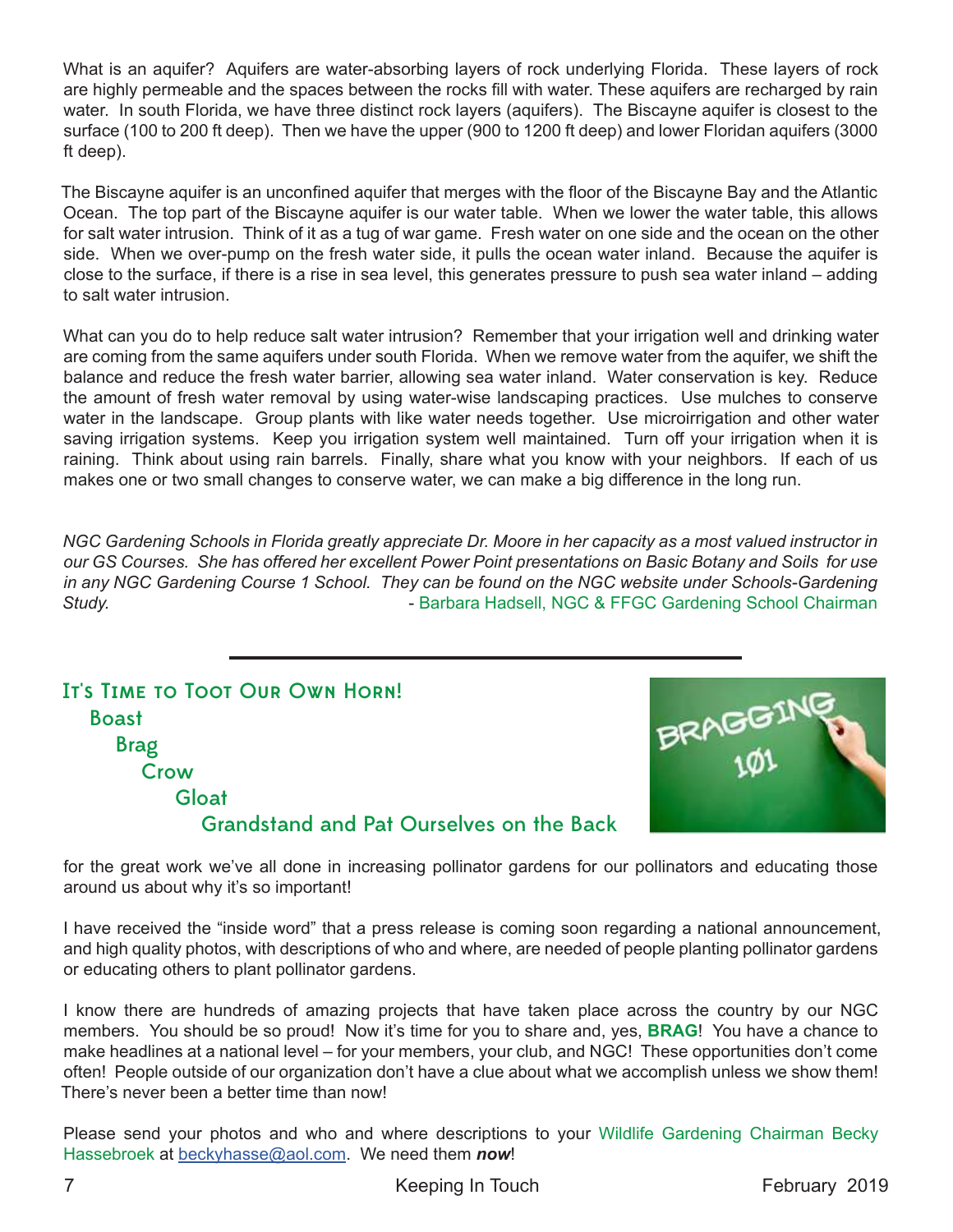### A Personal Story from the Camp Fire

### — Paradise Burning

 *-* Ward Habriel, President *[Paradise Garden Club](http://paradisegardenclub.org/) and Butte County Fire Safe Council Board Member*

### *There are many ways to cry. But more ways to hug.*

That sums it up for the evacuees during the first several days following the Camp Fire here in Paradise and Magalia. The losses are the worst by fire in California history, for both dollars and in human lives. And, we have been comforted from other garden clubs, through long distance calls, emails, offers of contributions, and more. Thank you all — you are special to us.

Rebuilding will be like no other; there is no infrastructure unscathed. Water, electrical service, natural gas, phone, waste services, roads, gutters, signage, police service, fire protection, animal control, hospital, dental, eye care, and Town Hall staffing. Basics like groceries, gasoline, pharmacy, and just having a chat over the back fence with the neighbor — ALL GONE.

But from a gardener's view, this is the blank slate. Set up the easel, put out the canvas, and swipe a broad brush across a brand new landscape! No community (no garden club) has ever had the chance to create a landscape plan to fit into a community that is completely starting over. So, our input to the powers that be should be lacking criticism but embracing what we can do better.

What could a brand new landscape look like? First, let's think fire safety. That means how we design and maintain the beauty around homes, businesses, parks, etc. We all like plants, shrubs, trees, hedges, fruits and vegetables, and flowers for their fragrance and color. But, do we consider fire-wise landscaping when selecting those plantings?

What if a grassy area were typically part of a residential landscape plan, fire resistant? Sure. But, it consumes more water than decorative rock or mulch. Do we want to consume more water to keep plants greener around our homes? Let's consider this element just for Paradise. Healthy green plantings will need more water, so the infrastructure for increased water in storage should be a high priority. Then, restrictions on conservation should be rescinded. After all, the water company has to sell water to pay its bills. Where do you get all this extra water? Build a bigger, better, safer dam for our community. Looking back in history, if you were a pioneer, you wanted water before anything else. All other domestic needs came after water.

So, starting over and agreeing we need a greater supply of water, how does a "new" landscape plan come together for an entire town? Public participation is how. Everyone that cares needs to express themselves in the public forum. Go to the school board meetings, the council meetings, and the park and rec meetings. In other words, be the community you want to be in. And know that as a gardener, your vision for the rebirth of the town is a thing of beauty. How can anyone object to that?

I know some of you have been concerned for individuals of the Magalia Beautification and Paradise Garden Clubs. Thank you, it is genuinely appreciated. Please understand that any specific club monetary donation will be held for the future rebirth of our community. Anyone who would like to donate to Paradise Garden Club can mail checks made out to PGCI, P.O. Box 1246, Paradise CA 95967. It is not going to be easy. God started this whole earth thing, and He can help us get it back together.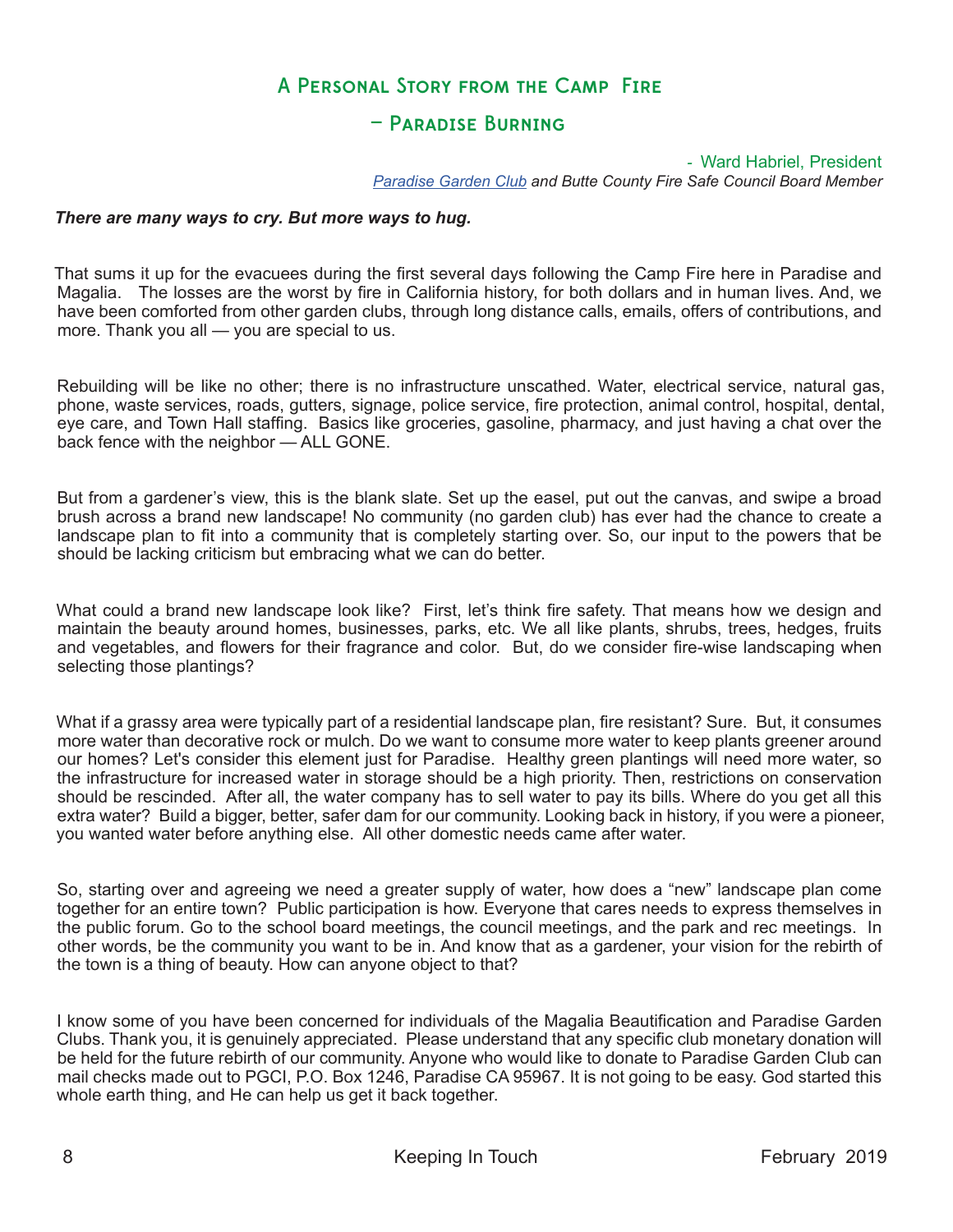### Washed Ashore: Art To Save The Sea

### - Innovations in Water Quality Conservation

### *Water, water everywhere---but desperately seeking clean water to drink, bathe in, for our gardens,*

*for wildlife habitat including the seas, rivers, and waterways, and to leave to our children.* 

National Garden Clubs is sponsoring programs across the country on the local, state and regional levels to teach our members about maintaining optimal water quality. Florida clubs are at the forefront of this movement with water-themed speakers, flower shows, schools, and club and state projects. The Sunshine State recently held a Tri-Refresher Tropical Short Course entitled "Tropical Waters" at the Mounts Botanical Garden of Palm Beach County.

The featured display at the Garden was an excellent touring exhibit of larger than life sculptures of marine

life, "Washed Ashore – Art to Save the Sea." These awe-inspiring sculptures are entirely constructed of marine debris collected from beaches to graphically teach the public about the tragedy of plastic pollution in our oceans and to teach environmental conservation and sustainability.

Ocean debris has created a global crisis. It is the biggest threat to our seas influencing all ecosystems from our beautiful coral reefs to abyssal trenches, eventually ending up in our food. About 300 million pounds of plastic are produced each year globally, and less than 10 percent of that is recycled. Tons and tons of plastic end up in our oceans as industrial, agricultural and urban waste floats into the sea. Each year sea birds, whales, seals, sea turtles, and other marine life die after ingesting plastic or becoming entangled in it. It is estimated that at our current rate, by 2050, pound for pound, there will be more plastic than fish in the ocean.

Washed Ashore is a non-profit community art project founded by artist and educator Angela Hazeltine Pozzi based in Bandon, Oregon. Since 2010 Ms. Pozzi and over 10,000 volunteers have processed over 38,000 pounds of marine debris. They have cleaned up more than 300 miles of beaches. The plastic is washed, sorted and stored by color. Each sculpture is designed by a professional artist and then formed by teams of volunteers. Over 60 monumental sculptures, up to 15 feet long and 8 feet high, have been assembled. Among them are Priscilla the Parrot Fish, Sebastian James the Puffin, Sea Anemones, Hugo and Grace Humpback Whale Tails, Lidia the Seal, Musical Seaweed, and Flash the Marlin.

The sculptures are constructed of an incredible assortment of debris including bottle caps, water bottles from the Beijing Olympics, flipflops, tires, toys, shotgun shells, fake flowers, plastic lighters, shoe soles, toothbrushes, combs, netting, buoys, fishing gear, umbrellas hands, toilet seats, dog leashes, coolers, chairs, sunglasses, shovels, buckets, nylon rope and a soccer ball.

Washed Ashore sculptures tour the country on exhibit in aquaria, museums, and botanical gardens. An on-going exhibit is housed in the Sant Ocean Hall at the Smithsonian National Museum of Natural History in Washington, DC. Each display has helpful suggestions about what we can do to help our oceans.







 *(continued on next page)*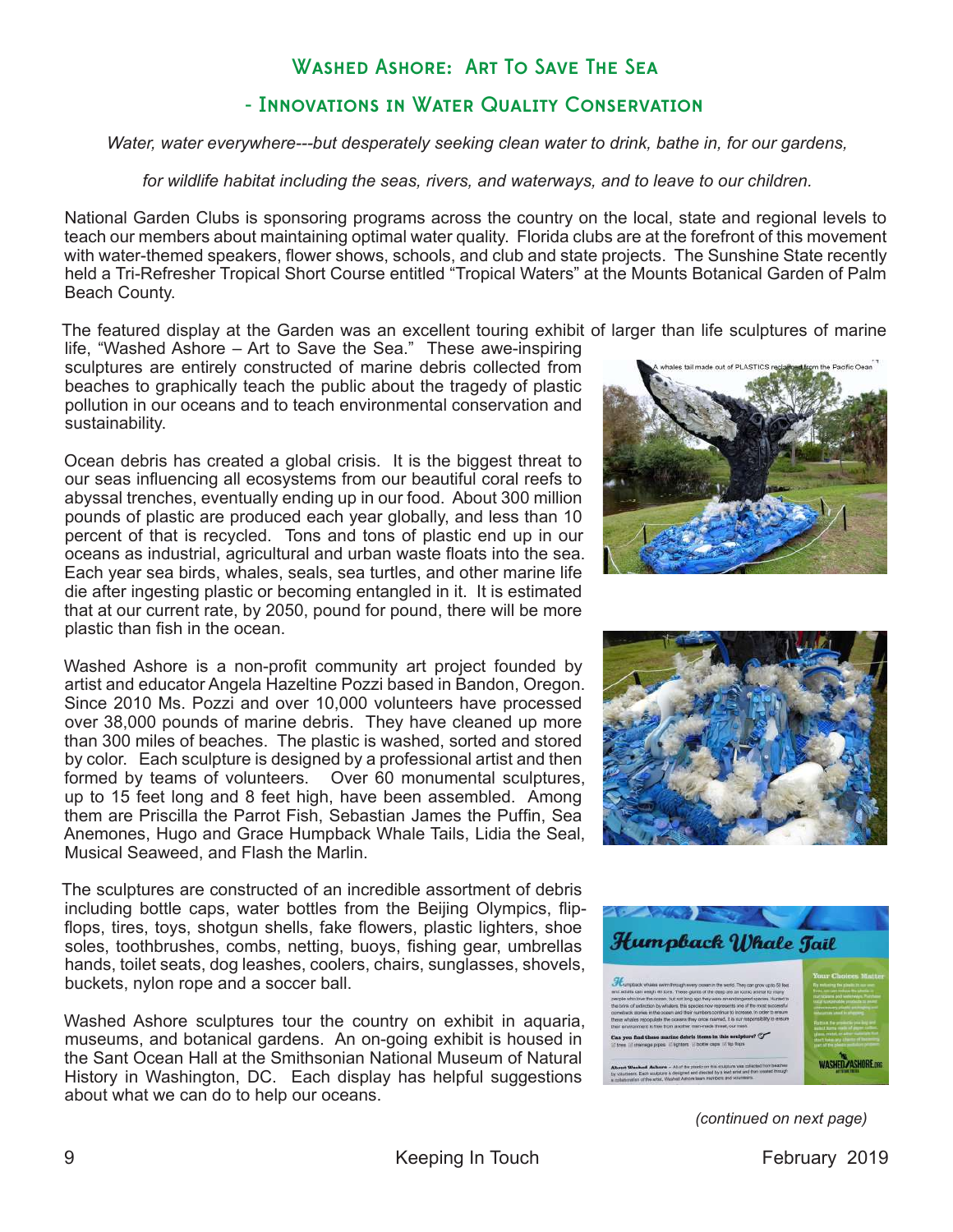- REDUCE Water and other beverage bottles are one of the most common marine debris in the world. Drink your own filtered water in your refillable steel bottle. Use compostable plates of bamboo or cardboard. When exploring natural places, bring your trash out with you.
- REFUSE Every plastic bag you refuse could save a turtle's life. Refuse to use plastic straws in restaurants—cups are designed for drinking. Do not buy personal products with microbeads. Use suntan lotion without oxybenzone.
- REUSE your shopping bags.
- REPURPOSE Make art, jewelry, fun items with plastic; use plastic food lids under your potted plants; get creative.
- RECYCLE Know your town's recycling rules and recycle everything possible. Donate usable clothes, household items.

Learn more about Innovative Solutions to Ocean Pollution at the [Washed Ashore website](http://washedashore.org/) and the websites of these pioneers:

The Ocean Cleanup – This Dutch foundation is developing advanced technologies to rid the ocean of plastic with an elegant design breakthrough to reduce the Great Pacific Garbage Patch halfway between Hawaii and California.

#CleanSeas – A United Nations Global Campaign to reduce marine litter—tens of countries have designed unique projects to clean their waters.

PlasticOceans – The creators of the film A Plastic Ocean are spearheading a global movement through an education program, a young entrepreneurs program and global partnerships.

Ocean Arks International - Under the leadership of John Todd who developed the "Living Machine" using native plants to create aquatic systems to clean water, this organization is envisioning the "Ocean Restorer" as floating system to clean up ocean pollution.

- Jacqueline Connell Water Quality, Protection & Conservation Chairman and Environmental Concerns and Conservation Committee Coordinator

All photos for this story are provided by professional photographer Anina Bachrach, a member of the Florida Federation of Garden Clubs, Inc. and Environmental Consultant.







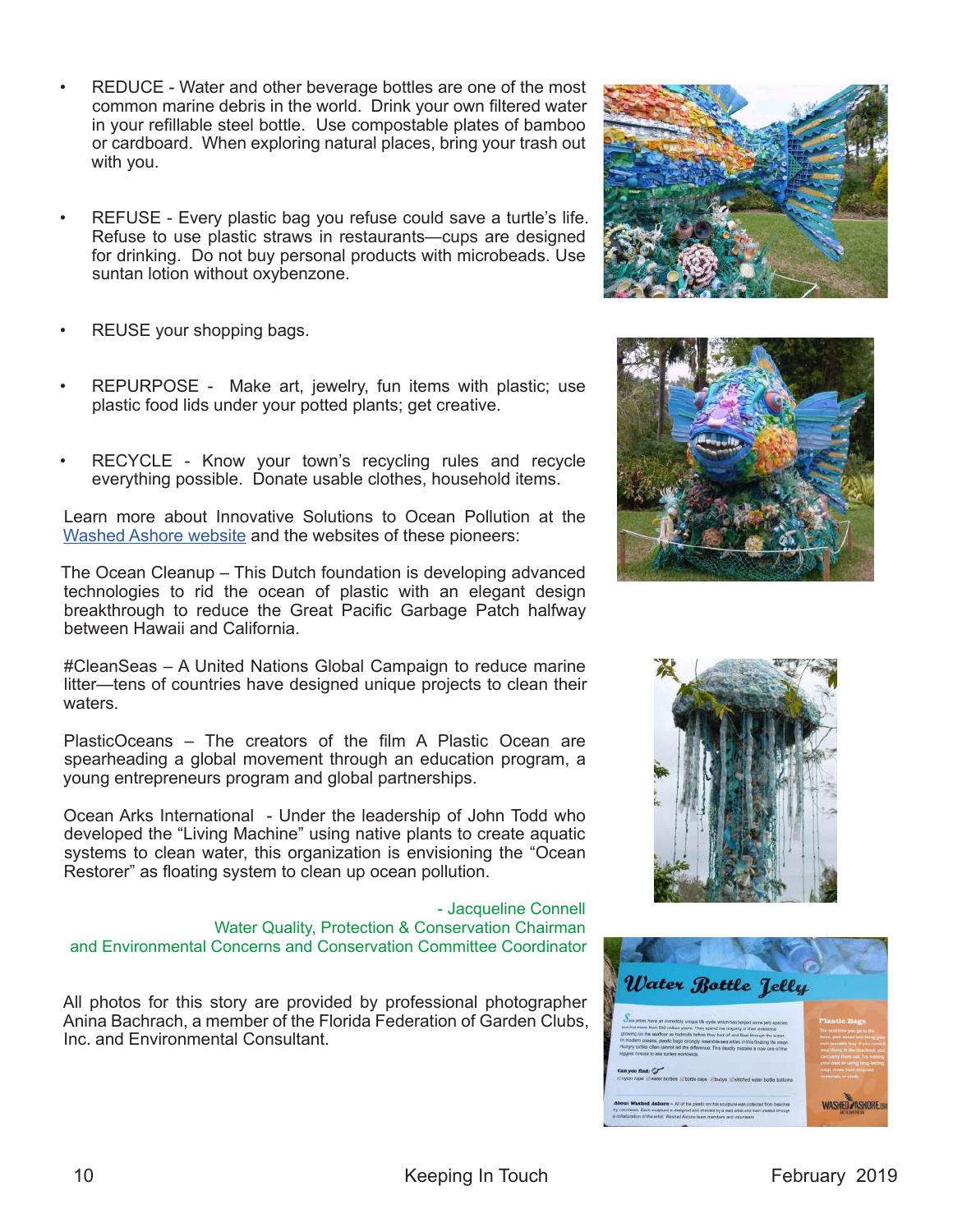### Central American Garden Clubs

### Ecological Award

During Central American and Panama Garden Clubs Conventions, the Ecological Award has become a unifying factor for the International Garden Club movement. Last year President Nancy Hargroves, together with 250 international garden club members, traveled to attend the Convention in Panama and were aware of enthusiasm in competing for this prestigious award.

The objectives and rules for the Ecological Award were established in 1993 by garden club members of Costa Rica, El Salvador, Guatemala, Honduras, Nicaragua, and Panama. Since then, it has become an important feature for the Convention, because it encourages ecological awareness by honoring the work of those in their countries who are protecting the ecosystem and aim to detain the loss of the region's natural resources.

The country hosting the Convention oversees selecting experts and professionals in ecological science to form the judging panel. The theme, provided every two years, offers four categories to private, state or commercial person or groups that work in projects that: finance a conservation development, manage a continuing environmental project, promote education and research opportunities, and to social media communications that endorse nature conservancy.

The winning project must offer ecological solutions to repair the existing regional damages by protecting the seashore, wetlands, rivers, lakes, rainforests and natural reserves. A secondary, but important factor in judging, is that the project must also encourage a regional effort to protect the flora and the fauna of Central America. The Garden Club of the country that wins the Ecological Award receives the prestigious ecological trophy, and the winner earns the Diploma of Ecological Excellence for outstanding conservation efforts.

The Ecological Award defines the regional determination to protect, preserve natural resources and strives to guarantee coming generations with water quality, safe food, clean air and the conservation of the renowned natural beauty of the tropical Central American countries.

> - Maria Regina Viau Cochairman of COMAAI and NGC IA Awards Chairman

- Gladys Asturias NGC Spanish Translator and Master Judge

### **MEMBERSHIP**

### **"Does That Dog Hunt?"**

Dogs are wonderous creatures who devote their lives to us. They are patient and kind, affectionate, and work to please us. They are trained to perform all types of tasks. In the military dogs sniff out bombs. As police dogs, they sniff out narcotics and wrestle criminals to the ground. Service dogs are trained to detect when a seizure is imminent or when the owner may slip into a diabetic coma. Every hunter knows the value of a coon dog or bird dog. Dogs are even trained to hunt down noxious weeds or invasive species.

Wouldn't it be marvelous for your club to own a dog trained to "hunt" new members? Unfortunately, no dog has been trained to persuade a potential new member to join a garden club because dogs can't talk!

Not to worry, for finding new members is simple. You just ask them to join. The problem arises in finding a location where gardeners gather. Plant nurseries, arboretums, botanical gardens, garden walks, and plant sales are a few places to hunt for gardeners. It can be as easy as saying, "What is the price of this rutabaga?" Or, "Want to join a garden club? Here is my club's business card." Look them straight in the eye and give them that big, beautiful smile. What is the worst thing that could happen to you? The person could say "NO," but that would be their loss. Just move on to the next potential member.

When potential new members want to join a local garden club, they may take the initiative to contact National Garden Clubs, Inc. (NGC) on the website. Unfortunately, some potential new members do not have a federated garden club in their area. Although this may be problematic, it is not insurmountable. How do you start a new garden club? You ask the potential new member to start one. Do they have friends who like to garden or go to plant nurseries or other interesting places? It only takes two people to form a club. You grow by having fun and by doing interesting activities. With the help of the state organization and the NGC Membership Committee, a new club may be formed. A new pamphlet titled, *How to Start a Federated Garden Club* is available to state organizations and local clubs. Contact Donna Rouch at [donna@rouchpartners.com,](mailto:donna%40rouchpartners.com?subject=) and I will email you a copy.

So, in response to the question, "Does That Dog Hunt?" Let's follow with dogged determination, to pursue our quarry — a new garden club member or a new garden club!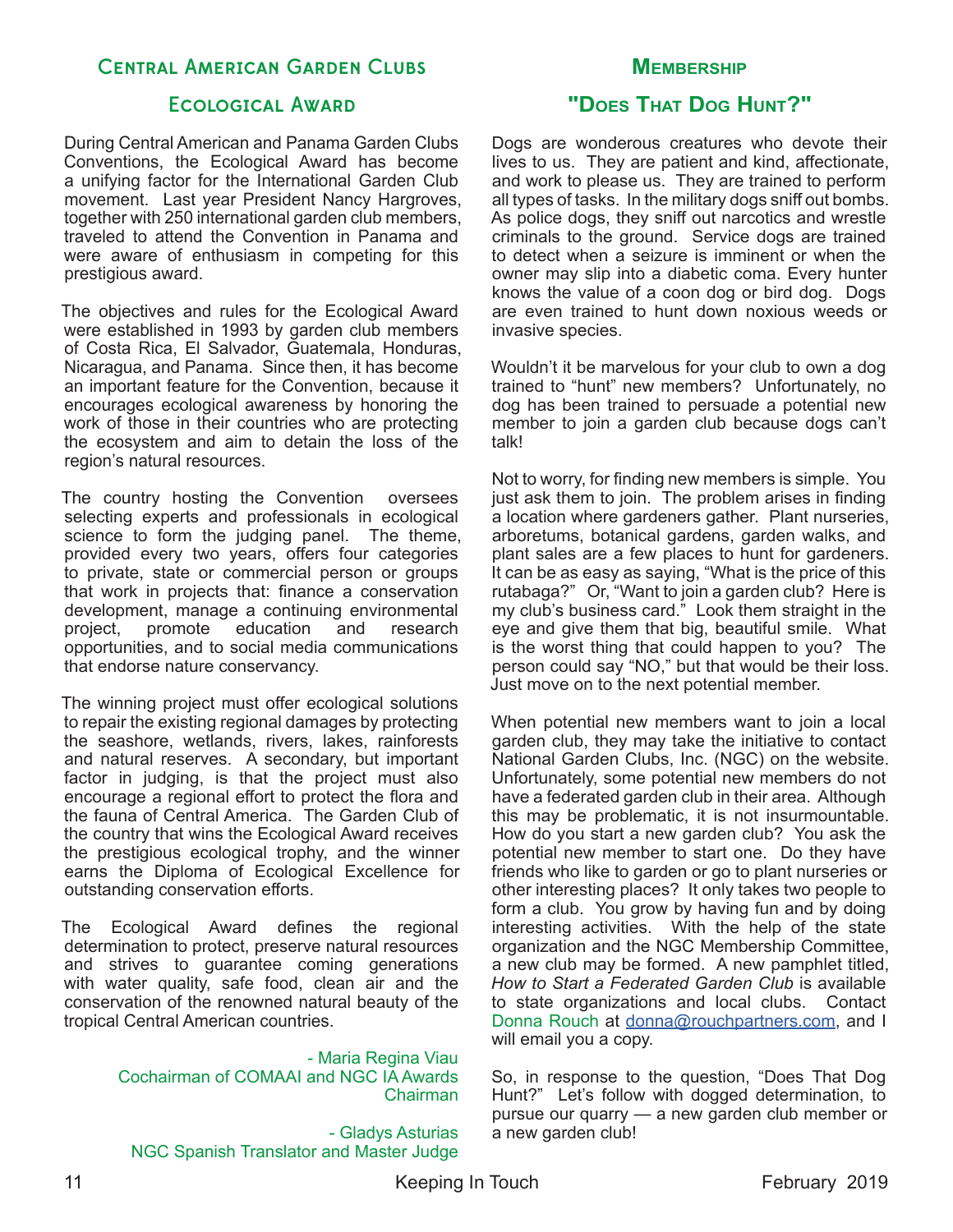*NGC member and professional photographer Arabella Dane wrote the following article after attending a butterfly photography safari at the National Butterfly Center facility in Mission, Texas. The views are her own. They are shared here to make our members aware of the environmental impact created by a barrier between the United States and Mexico. - Editor*

### Observations about Conservation Issues in the Lower Rio Grande Valley

Everyone is aware that illegal immigration, drug trafficking, and human trafficking along the border is a major issue. How to improve the illegal immigration situation and curtail the drug trade over the border is unresolved. The following link clarifies some of the issues and outlines the potential solutions. [http://specials.mystatesman.](http://specials.mystatesman.com/starr-county-border-wall) [com/starr-county-border-wall](http://specials.mystatesman.com/starr-county-border-wall).

The National Butterfly Center (NBC) in Mission, Texas, is the largest native plant/pollinator botanic garden in the USA. It is adjacent to the Rio Grande River, and it will be clear cut and bulldozed to give the Border Patrol clear sight lines from the border wall to the river. Click here to [view the National Butterfly Center's website](https://www.nationalbutterflycenter.org/).

My concern is that the current plan for building the wall is not going to solve the immigration problem and will do irreparable damage to the communities and the ecosystems in its path. Among the wildlife-critical areas, sensitive natural areas, and private conservation areas along the Lower Rio Grande threatened by this construction, the major part (70 of 100 acres) of the National Butterfly Center will be in its path. The 70-acre piece being taken from the NBC by the border wall is primarily scrub-land habitat populated with pollinator-friendly plants. The following link lists most of the [Lower Rio Grande's rare and](https://pubs.usgs.gov/sir/2016/5078/sir20165078.pdf)  [endangered species](https://pubs.usgs.gov/sir/2016/5078/sir20165078.pdf), many of which grow on the NBC grounds. On pages 24-25 of the list, you will find the at-risk plants of the Lower Rio Grande. This list includes the Federally Endangered plants, the G1-G2 plants (globally at risk), as well as those that are on the Texas state list as being rare and endangered.

Taking of private property is allowed because all federal, state and environmental laws may be set aside in the name of national security (Section 102 of the Illegal Immigration Reform and Immigrant Responsibility Act of 1996). U.S. Representative Henry Cuellar recently inserted language in a border security proposal to exclude the National Butterfly Center from border wall construction. The Center would appreciate help from the public.

I took a ride on the Rio Grande in a small tour boat going towards the Falcon Dam and was surprised at how small the Rio Grande is. It is no wider than the parking areas of many Walmart stores. Over 500 of the 750 North American butterflies come through the Lower Rio Grande area going back and forth across the border heading north and south as the plants they require come into bloom – finding nectar and pollinating as they go.

During the three days of the Butterfly Festival, our van load of 8 butterfly enthusiasts and the other vans of similar size saw at least 153 different butterfly species while tramping through several of the many varied habitats that exist along the lower Rio Grande. The sites we visited included an urban location in Roma, an excursion into the Yturrita thickets, and a walk through the very saline, marshy area in Boca Chica where the river meets the sea.



Queen butterfly with Monarch caterpillar.



Upland habitat in the Boca Chica area.

 *(continued on next page)*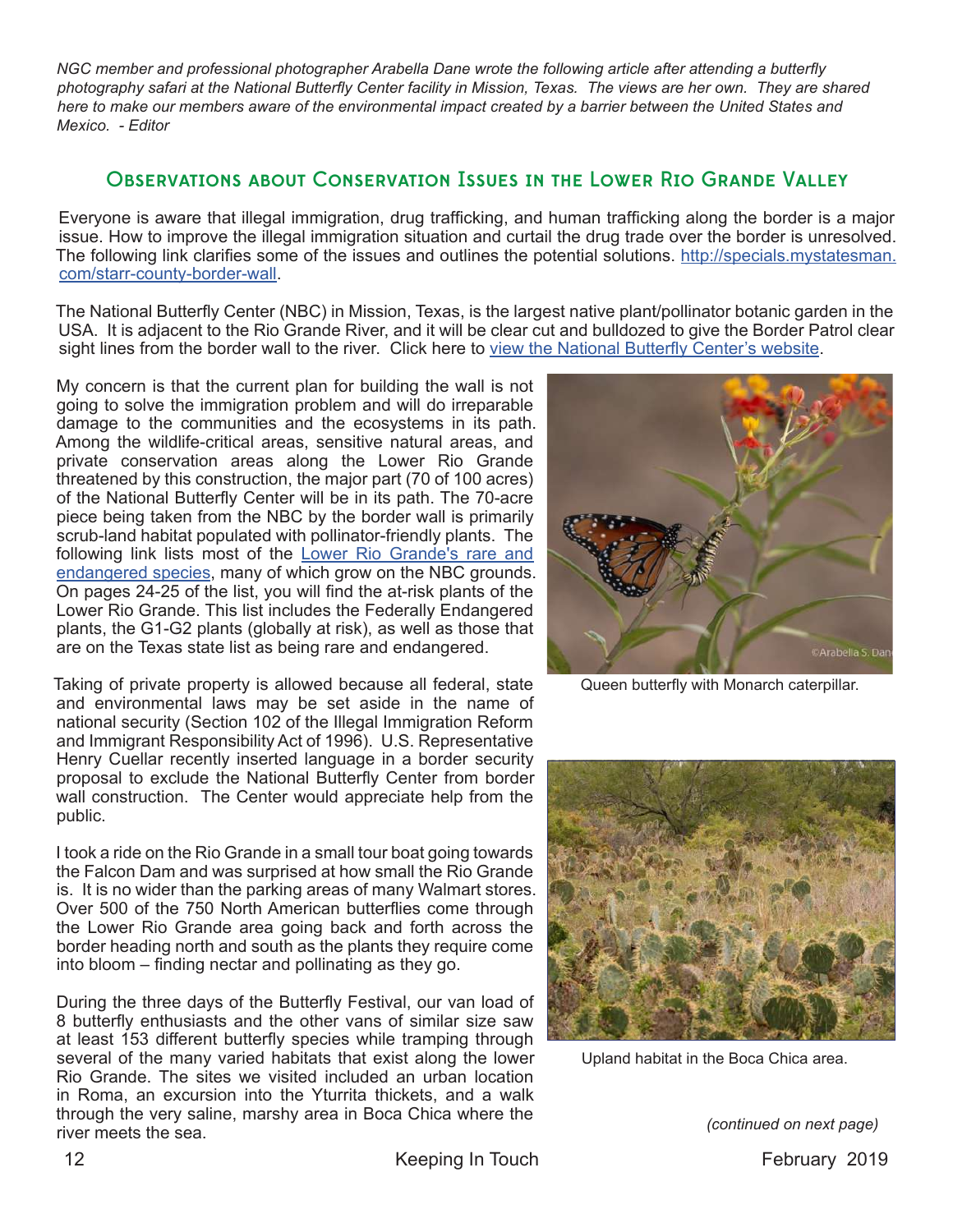



Mexican Fritillary (*Euptoieta hegesia)* Giant Swallowtail (*Papilio cresphontes*) Blue Metalmark *(Lasaia sula)*

The Lower Rio Grande is the major stopping point for the seasonally migrating birds on their way to and from Mexico, Central, and South America. Much work has been done to enhance the habitat in the Lower Rio Grande for this vital stopping point for these migratory land and aquatic migrants. While we were chasing "our" butterflies, the birders in our group were thrilled to see a Roadside Hawk, the Varied Thrush, several unusual flycatchers, and a pair of Altamira Orioles.

Here is a link to a longstanding proposal that describes [plans for a bi-national natural corridor](https://theconversation.com/heres-a-better-vision-for-the-us-mexico-border-make-the-rio-grande-grand-again-73111) first proposed in the time of FDR! I'm hopeful that at some point our legislators will implement environmentally compatible alternatives to constructing Trump's wall through the Lower Rio Grande area.

For further information, please see the links below.

Interactive map showing the placement of the wall and allowing you to see how it affects communities along the river [https://www.usatoday.com/border-wall/us-mexico-interactive](https://www.usatoday.com/border-wall/us-mexico-interactive-border-map/  )[border-map/](https://www.usatoday.com/border-wall/us-mexico-interactive-border-map/  ) 

Map showing the placement of the wall in Hidalgo County: [https://www.themonitor.com/2018/07/10/cbp-map-shows-45](https://www.themonitor.com/2018/07/10/cbp-map-shows-45-miles-of-total-border-wall-cutting-through-hi) [miles-of-total-border-wall-cutting-through-hidalgo-county/](https://www.themonitor.com/2018/07/10/cbp-map-shows-45-miles-of-total-border-wall-cutting-through-hi) 

There is concern on both sides of the border that the wall will increase the danger of flooding. [https://qz.com/1353798/](https://qz.com/1353798/the-us-mexico-border-walls-dangerous-costly-side-effect-enormous-floods/) [the-us-mexico-border-walls-dangerous-costly-side-effect](https://qz.com/1353798/the-us-mexico-border-walls-dangerous-costly-side-effect-enormous-floods/)[enormous-floods/](https://qz.com/1353798/the-us-mexico-border-walls-dangerous-costly-side-effect-enormous-floods/) 

Article explaining why the Rio Grande is considered to be one of America's most endangered rivers. [https://www.](https://www.americanrivers.org/conservation-resource/lower-rio-grande-named-one-of-americas-most-end) [americanrivers.org/conservation-resource/lower-rio-grande](https://www.americanrivers.org/conservation-resource/lower-rio-grande-named-one-of-americas-most-end)[named-one-of-americas-most-endangered-rivers-of-2018/](https://www.americanrivers.org/conservation-resource/lower-rio-grande-named-one-of-americas-most-end)

Sierra Club video about the wall. [https://www.youtube.com/](https://www.youtube.com/watch?v=7vIx0h8njok&feature=youtu.be) [watch?v=7vIx0h8njok&feature=youtu.be](https://www.youtube.com/watch?v=7vIx0h8njok&feature=youtu.be)

All photos in this article are provided by Arabella Dane.





White Peacock (*Anartia jatrophae)*



Ceraunus Blue (Hemiargus ceraunus)



Photo from the dock where we boarded our tour boat looking across the river to the Mexican side as a gunboat patrol went by.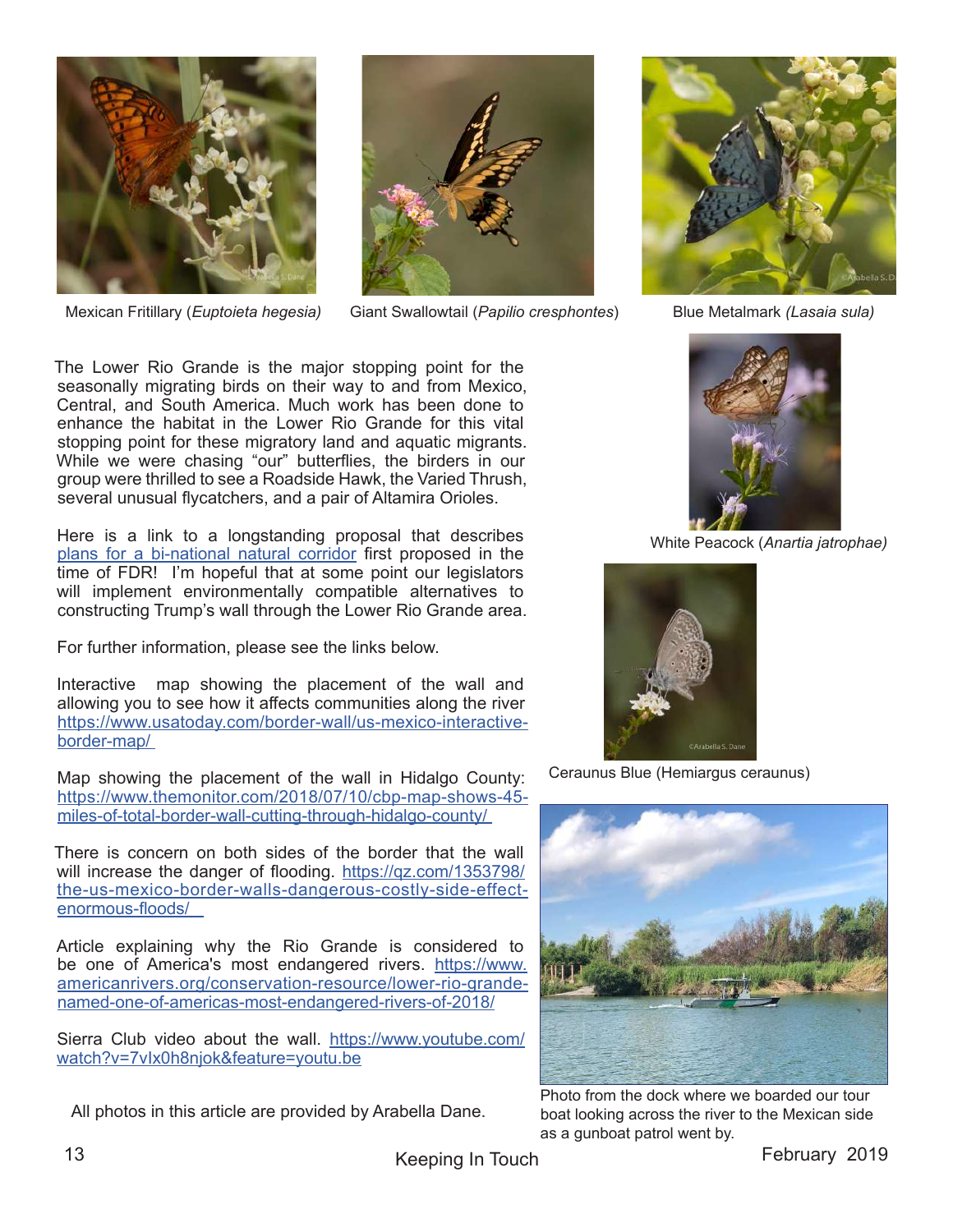### **PLANT AMERICA**

### **Grant Winners Announced**

Congratulations to the 2018 **PLANT AMERICA** Grant winners! NGC received a total of 162 applications from clubs throughout the United States. Thank you for participating in the **PLANT AMERICA** Community Project Grant program. The following 82 clubs received grants.

### -Shane Looper, **PLANT AMERICA** Community Project Grant Committee

4-Seasons Garden Club Amelia County Garden Club Apollo Beach Garden Club Ardsley Garden Club Ballston Spa House and Garden Club Bent Twig Garden Club Berlin Heights Garden Club Beverly Hills Garden Club Blair Garden Club Blythewood Garden Club Calfee Garden Club Camden Garden Club Charleston's Magnolia Garden Club Del Norte Garden Club Designers and Diggers Garden Club Discovery Bay Garden Club Dorchester Garden Club Elgin Garden Club Elk Grove Garden Club #1 Emerald Isle Garden Club Emma Scott Garden Club Escalon Farmington Community Garden Club Ferriday Garden Club Forest Stream Garden Club Fred Brooks Garden Club Garden Club of Forest Hills Garden Club of Orange, CT Garden Club of Peekskill Garden Club of Rogers Garden Gate Study Club GC Germantown Garden Club Gettysburg Garden Club Greater Eagle River Garden Club Green Thumb Garden Club Greenwood Garden Club Hazelton Area Garden Club Hobart Garden Club House and Garden Club of Wellesley Illahee Garden Club Iris City Garden Club Jennings Garden Club

Karen Nash Memorial Butterfly Garden Lady Slipper Garden Club Lake Bloomers Garden Club Little Gardens of Tarrytown Garden Club McComb Garden Club Milan Garden Club Monongahela Garden Club Mount Vernon Garden Club Mt. Washington Garden Club New Albany Garden Club O'Fallon Garden Club Okemah Garden Club #2 Pine Forest Garden Club Pioneer Garden Club Potomac Village Garden Club Poway Valley Garden Club Powell Valley Garden Club Queen of Spades Garden Club Red Hill Garden Club Roselle Park District Garden Club Rosendale Community Garden Club Sages Garden Club Schaumburg Community Garden Club Shawangunk Garden Club Somerset Garden Club South Schuylkill Garden Club Spade & Trowel Garden Club Inc St. Martinville Garden Club St. Mary's Garden Club Stargazer Garden Club Sunset Garden Club Three Village Garden Club Touch the Earth Garden Club Town & Country Garden Club, CT Town and Garden Club of Libertyville Tulsa Garden Club Weeders and Seeders Garden Club Westbrook Garden Club Wildflower Garden Club Winona Garden Club, MS Women's Century Club Garden Department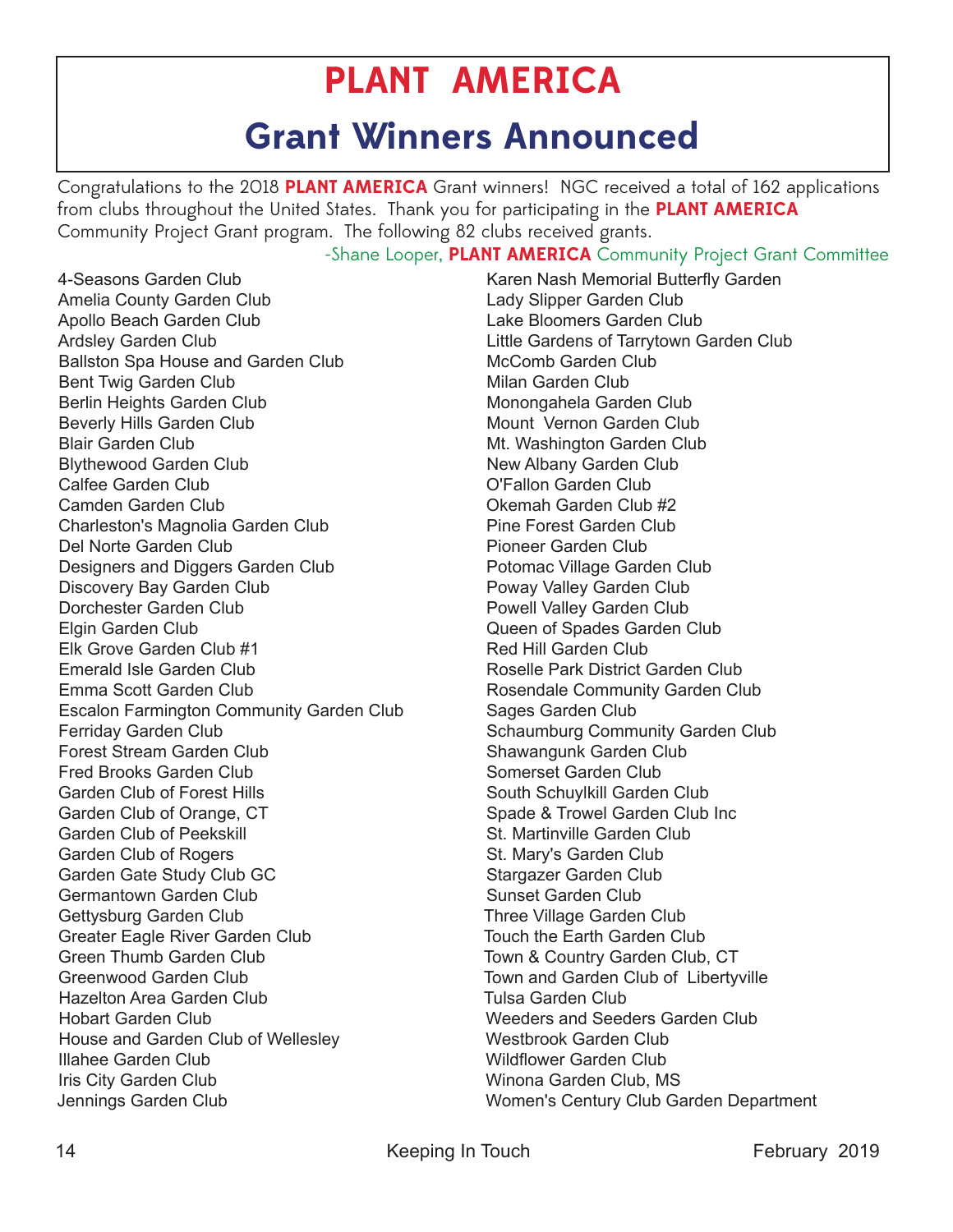

Invites you to participate in an International Photography Competition *Invites you to participate in an International Photography Competition* The National Garden Clubs, Inc. Flower Show Committee *The National Garden Clubs, Inc. Flower Show Committee* Featuring the Natural Environment of the Americas *Featuring the Natural Environment of the Americas* Entries accepted January 1 - April 1, 2019 *Entries accepted January 1 – April 1, 2019* 

# "In Wildness Is the Preservation of the World" HENRY DAVID THOREAU **"In Wildness Is the Preservation of the World" HENRY DAVID THOREAU**

Class 1. Plant America - An image featuring native plants **Class 1. Plant America** – An image featuring native plants Class 2. Scenic America - An image of a landscape and/or seascape **Class 2. Scenic America** – An image of a landscape and/or seascape Class 3. Small World - A close-up or macro featuring native animals, insects and/or plants **Class 3. Small World** - A close-up or macro featuring native animals, insects and/or plants

Class 4. Web of Life - A monochrome featuring patterns in nature **Class 4. Web of Life** – A monochrome featuring patterns in nature

Class 5. Weather Forecast - An image featuring weather **Class 5. Weather Forecast** – An image featuring weather Class 6. Climate Change-Altered reality using creative camera techniques In-camera and/or **Class 6. Climate Change** –Altered reality using creative camera techniques In-camera and/or by post/processing. by post/processing.

## Submit entries on-line - Login at http://cgburke.com/ngc/ **Submit entries on-line** - **Login at http://cgburke.com/ngc/**

### Guidelines: **Guidelines:**

Contest is open exclusively to the members of National Garden Clubs, Inc. and its affiliated Contest is open exclusively to the members of National Garden Clubs, Inc. and its affiliated organizations. organizations.

You may enter no more than 2 images into the contest. Please title your image. Where feasible, please You may enter no more than 2 images into the contest. Please title your image. Where feasible, please identify plant material and describe your subject. In class 6, if feasible, describe your creative process. Handbook. The 24 highest scoring images will be displayed at the NGC National Convention in Biloxi, identify plant material and describe your subject. In class 6, if feasible, describe your creative process. All the submissions will be juried. Scale of Points for judging photography is on page 131 of the NGC All the submissions will be juried. Scale of Points for judging photography is on page 131 of the NGC Handbook. The 24 highest scoring images will be displayed at the NGC National Convention in Biloxi, Image must be the work of the exhibitor. There is no charge to enter the contest. image must be the work of the exhibitor. There is no charge to enter the contest.

## **Image Preparation Guidelines: Image Preparation Guidelines:**

MS.

Minimum file size 1.5 MB; Maximum file size 5MB (megabytes) Minimum file size 1.5 MB; Maximum file size 5MB (megabytes) Minimum resolution of 300 pixels per inch Minimum resolution of 300 pixels per inch

the wild in CA (http://explorer.natureserve.org)

the wild in CA (http://explorer.natureserve.org)

**Definitions:**

Definitions:



Altered Reality: the manipulation of photos to create a fictional or conceptual image expressing ideas or feelings in a non-traditional manner or style **Altered Reality:** the manipulation of photos to create a fictional or conceptual image expressing ideas or feelings in a non-traditional manner or style Creative Techniques: image enhanced by using any techniques, adjustments or processes either in-camera or in post processing<br>Monochrome: an image in black & white and shades of gray, or sepia, or an image having a single h **Monochrome:** an image in black & white and shades of gray, or sepia, or an image having a single hue with its related shades, tints and tones **Creative Techniques:** image enhanced by using any techniques, adjustments or processes either in-camera or in post processing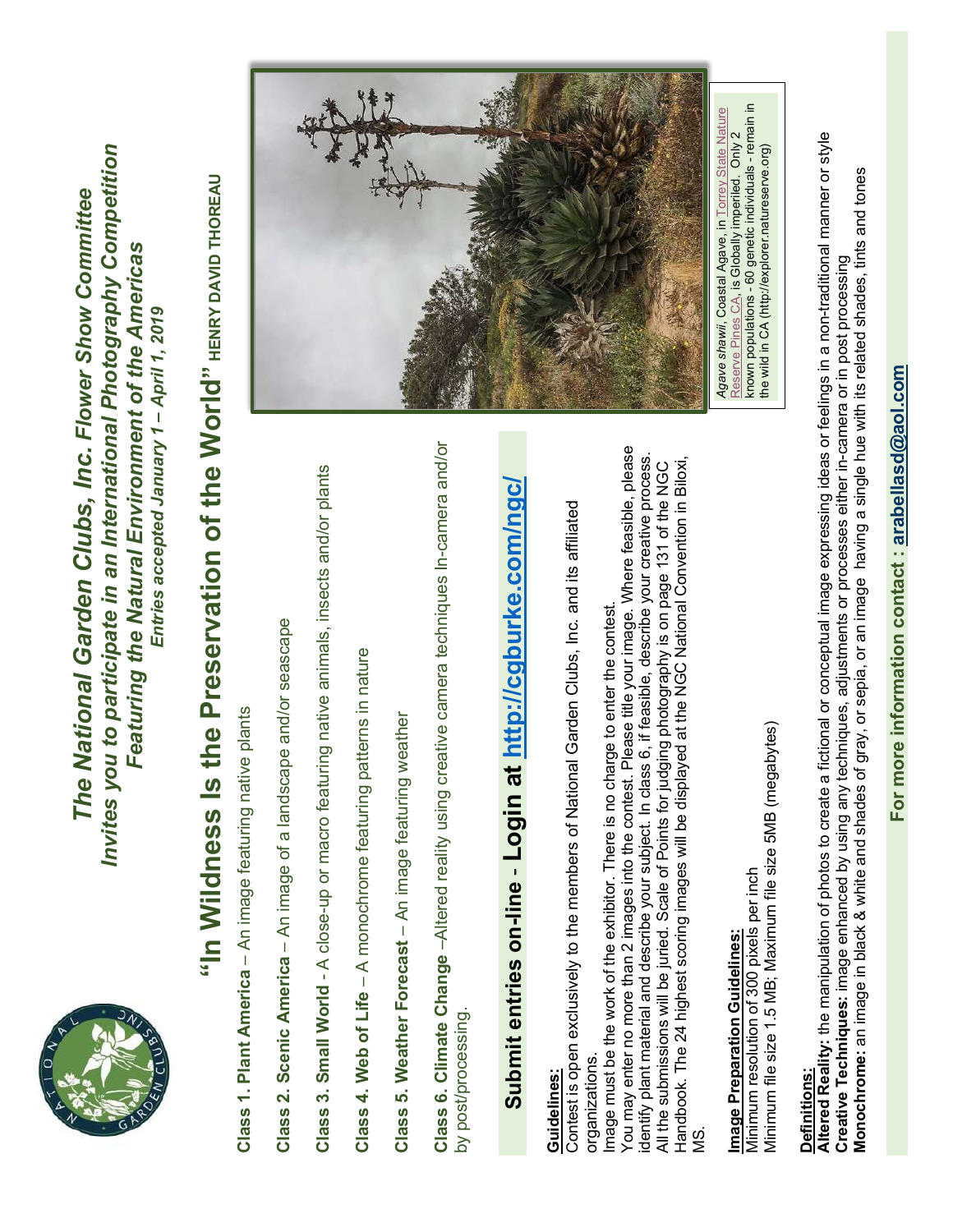

The Garden Clubs of Mississippi, Inc. will<br>host National Garden Clubs members are host National Garden Clubs members and affiliates in the picturesque Mississippi Sound and the Gulf of Mexico at the Beau Rivage Resort in Biloxi. Make your plans today to join gardening friends in this charming, historic city with a French influence.

Tours offered throughout the convention<br>are diverse and varied to assure points are diverse and varied to assure points of interest for everyone. Visit stunning

botanic gardens, native plant and wildlife conservatories, private homes and gardens, as well as the John C. Stennis Space Center, The National WWII Museum in New Orleans, the Maritime and Seafood Industry Museum, and the Walter Anderson Museum of Art.

Isit the **NGC** website for complete details about lodging, registration, schedules, and air travel information. Join us as we're "Gathering on the Gulf!"